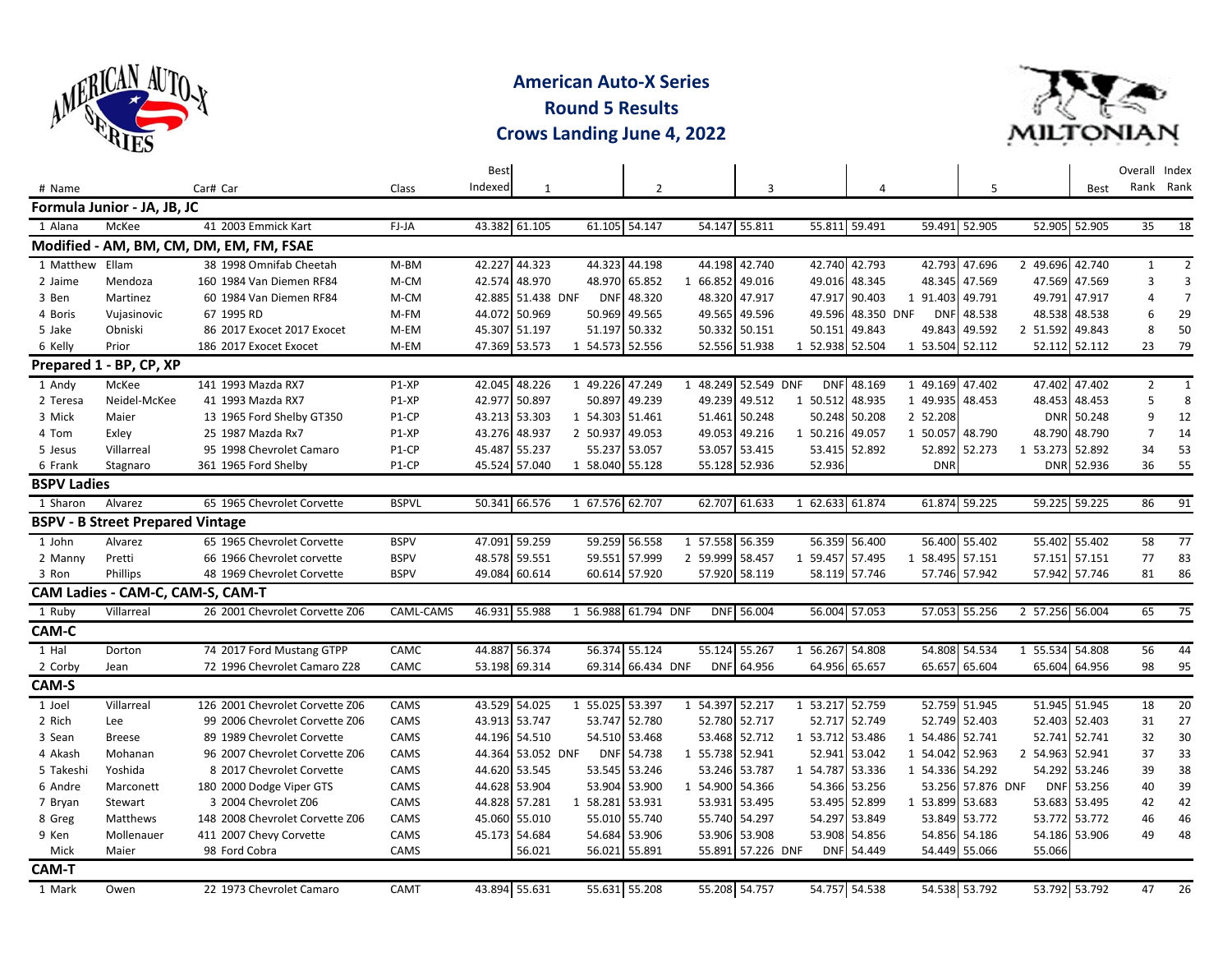| 2 Nick            | Relampagos                            | 18 1965 Chevrolet Chevelle                                      | CAMT    | 44.601 | 69.923            |            | 69.923 56.061   |                 | 56.061 54.659 |                 | 54.659 55.418   | 55.418 55.328       |               |   |        | 55.328 54.659   | 54              | 36 |
|-------------------|---------------------------------------|-----------------------------------------------------------------|---------|--------|-------------------|------------|-----------------|-----------------|---------------|-----------------|-----------------|---------------------|---------------|---|--------|-----------------|-----------------|----|
| 3 Curt            | Hill                                  | 54 1972 Chevrolet Blazer                                        | CAMT    |        | 44.614 56.536     |            | 56.536 54.675   |                 | 54.675 54.904 | 1 55.904 54.334 |                 | 1 55.334            | 55.862 DNF    |   |        | DNF 54.675      | 55              | 37 |
| 4 Todd            | Liebelt                               | 12 1965 Chevrolet Chevelle SS                                   | CAMT    |        | 46.277 57.096     |            | 1 58.096 56.713 |                 | 56.713 56.919 |                 | 56.919 56.000   | 1 57.000            | 55.715        |   |        | 1 56.715 56.713 | 74              | 70 |
|                   |                                       | Street Prepared Ladies - ASP, BSP, CSP, DSP, ESP, FSP, OSP, SSP |         |        |                   |            |                 |                 |               |                 |                 |                     |               |   |        |                 |                 |    |
| 1 Renee           | Russell                               | 92 1990 Mazda Miata                                             | SPL-CSP |        | 45.236 57.210     |            | 1 58.210 52.450 |                 | 52.450 52.357 | 52.357          | 52.177          | 1 53.177 51.844 DNF |               |   |        | DNF 52.357      | $\overline{28}$ | 49 |
|                   |                                       | Street Prepared 1 - ASP, BSP, CSP, OSP, SSP                     |         |        |                   |            |                 |                 |               |                 |                 |                     |               |   |        |                 |                 |    |
| 1 Todd            | Winstanley                            | 41 2008 Honda S2000                                             | SP1-BSP |        | 43.728 52.174     |            | 2 54.174 52.214 |                 | 52.214 51.325 | 51.325          | 51.746          | 2 53.746            | 51.701        |   |        | 51.701 51.325   | 11              | 22 |
| 2 Micah           | McElravy                              | 31 1991 Mazda Miata                                             | SP1-CSP | 43.877 | 52.451            | 1 53.451   | 51.291          |                 | 51.291 51.400 |                 | 51.400 50.784   | 50.784              | 51.677        |   |        | 2 53.677 50.784 | 10              | 25 |
| 3 Vince           | Russell                               | 192 1990 Mazda Miata                                            | SP1-CSP | 44.781 | 53.982            | 1 54.982   | 52.297          | 52.297          | 52.336        |                 | 52.336 51.830   | 51.830              | 51.286        |   |        | 1 52.286 51.830 | 16              | 41 |
| 4 Tom             | Kubo                                  | 92 1991 Mazda Miata                                             | SP1-CSP |        | 45.156 54.326     |            | 54.326 52.792   |                 | 52.792 52.264 |                 | 52.264 53.033   | 53.033              |               |   |        | 0.000 52.264    | 26              | 47 |
| 5 Brenna          | Comacchio                             | 4 2008 Honda S2000                                              | SP1-BSP | 46.081 | 54.086            |            | 54.086 54.287   | 54.287          | 59.015        | 4 63.015        | 55.969          | 55.969              | 54.655        |   |        | 54.655 54.086   | 51              | 63 |
| 6 Dave            | Johnson                               | 35 2016 Ford Focus RS                                           | SP1-ASP |        | 47.600 63.433     |            | 63.433 56.409   | 56.409          | 56.067        | 56.067          |                 | <b>DNR</b>          |               |   |        | DNR 56.067      | 67              | 82 |
| Chris             | Cox                                   | 136 2015 Ford GT350 R                                           | SP1-ASP |        | 44.325 52.037     | 1 53.037   | 51.887          | 2 53.887        | 52.209        | 52.209          |                 | <b>DNR</b>          |               |   |        | DNR 52.209      | 25              | 31 |
| Pilar             | Miranda                               | 36 2015 Ford GT350R                                             | SP1-ASP |        | 45.722 56.826     |            | 56.826 53.855   |                 | 53.855 54.484 | 54.484          |                 | <b>DNR</b>          |               |   |        | DNR 53.855      | 48              | 57 |
|                   |                                       | <b>Street Modified Ladies - SM, SMF, SSM</b>                    |         |        |                   |            |                 |                 |               |                 |                 |                     |               |   |        |                 |                 |    |
| 1 Patricia        | Berlant                               | 128 2002 Chevrolet Z06                                          | SML-SSM |        | 55.137 66.012 DNF | <b>DNF</b> | 63.540          | 63.540          | 63.219        | 63.219          | 63.187          | 63.187              | 62.443        |   |        | 62.443 62.443   | 95              | 98 |
| 2 Maggie          | Kelly                                 | 66 2001 Mazda Miata                                             | SML-SSM |        | 55.298 68.394     | 68.394     | 66.686          | 1 67.686 65.215 |               |                 | 65.215 63.404   | 63.404              | 62.626        |   |        | 62.626 62.626   | 97              | 99 |
|                   | <b>Street Modified - SM, SMF, SSM</b> |                                                                 |         |        |                   |            |                 |                 |               |                 |                 |                     |               |   |        |                 |                 |    |
| 1 Lisa            | Gnesa                                 | 193 2009 Porsche Cayman S                                       | SM-SSM  |        | 45.415 53.244     | 1 54.244   | 53.014          |                 | 53.014 51.433 | 51.433          | 51.688          | 1 52.688            | 51.504        |   |        | 1 52.504 51.433 | 12              | 52 |
| 2 Eric            | Gnesa                                 | 93 2009 Porsche Cayman S                                        | SM-SSM  |        | 45.917 52.787     | 52.787     | 51.825          | 1 52.825        | 51.002        | 1 52.002 61.347 |                 | 61.347              | 51.118        |   |        | 1 52.118 52.002 | 21              | 60 |
| 3 John            | Lawrence                              | 17 2017 Chevrolet Corvette                                      | SM-SSM  |        | 46.245 52.451     | 1 53.451   | 52.373          |                 | 52.373 53.120 |                 | 53.120 52.889   | 52.889              | 52.261        |   |        | 1 53.261 52.373 | 30              | 68 |
| 4 Darin           | Nelms                                 | 66 2001 Mazda Miata                                             | SM-SSM  |        | 53.762 65.017     | 65.017     | 64.995          | 64.995          | 63.133        |                 | 63.133 60.886   | 60.886              | 61.880        |   | 61.880 | 60.886          | 89              | 96 |
| 5 Nate            | Berlant                               | 28 2002 Chevrolet Z06                                           | SM-SSM  |        | 53.879 60.432     | 1 61.432   | 60.019          | 1 61.019 73.808 |               | 3 76.808 60.442 |                 | 2 62.442            | 60.856        |   |        | 2 62.856 61.019 | 90              | 97 |
| SS                |                                       |                                                                 |         |        |                   |            |                 |                 |               |                 |                 |                     |               |   |        |                 |                 |    |
| 1 Steve           | Lau                                   | 87 2011 Porsche GT3RS                                           | SS      |        | 43.021 53.400     |            | 53.400 52.055   |                 | 52.055 51.675 | 1 52.675 51.914 |                 | 51.914 51.647       |               |   |        | 51.647 51.647   | 14              | 9  |
| 2 Alex            | Muresan                               | 156 2011 Porsche GT3                                            | SS      |        | 43.056 52.168     | 1 53.168   | 52.300          |                 | 52.300 51.688 |                 | 51.688 57.592   | 1 58.592            | 52.123        |   |        | 1 53.123 51.688 | 15              | 10 |
| 3 Monty           | Pack                                  | 15 2018 Porsche GT3                                             | SS      |        | 43.216 52.916     |            | 52.916 53.445   | 1 54.445 53.279 |               | 1 54.279 52.254 |                 | 1 53.254            | 51.880        |   |        | 51.880 51.880   | 17              | 13 |
| 4 Tom             | Ellam                                 | 38 2015 Porsche GT3                                             | SS      |        | 43.277 54.702     |            | 54.702 54.434   |                 | 54.434 53.124 |                 | 53.124 52.955   |                     | 52.955 51.954 |   |        | 51.954 51.954   | 19              | 15 |
| 5 Eric            | Lam                                   | 178 2015 Porsche GT3                                            | SS      |        | 43.315 61.484     |            | 1 62.484 52.557 |                 | 52.557 52.051 |                 | 1 53.051 51.999 | 51.999              | 51.952        | 1 |        | 52.952 51.999   | 20              | 16 |
| 6 Alan            | Patterson                             | 43 2017 Dodge Viper ACR                                         | SS      |        | 46.165 57.944     | 57.944     | 56.376          | 56.376          | 55.984        | 55.984          | 55.616          | 55.616              | 55.421        |   |        | 55.421 55.421   | 60              | 65 |
| 7 TB              | Muresan                               | 56 2011 Porsche 911 GT3                                         | SS      |        | 46.258 58.375     |            | 58.375 55.897   | 55.897          | 55.964        | 55.964          | 55.532          | 55.532              | 55.842        |   |        | 55.842 55.532   | 62              | 69 |
| 8 Boris           | Elpiner                               | 184 2018 Porsche 718 Cayman GTS                                 | SS      |        | 47.053 58.822     |            | 58.822 57.252   |                 | 57.252 56.617 | 56.617          | 56.418 DNF      | <b>DNF</b>          | 55.487        |   |        | 1 56.487 56.487 | 72              | 76 |
| Street 1 - AS, BS |                                       |                                                                 |         |        |                   |            |                 |                 |               |                 |                 |                     |               |   |        |                 |                 |    |
| 1 Sam             | Strano                                | 411 2007 Chevy Corvette                                         | $S1-AS$ |        | 42.716 52.212     | 1 53.212   | 52.812          | 1 53.812        | 52.606        |                 | 52.606 52.118   | 1 53.118 52.030     |               |   |        | 52.030 52.030   | 22              | 4  |
| 2 Andrew          | Kessel                                | 97 2019 BMW M2 Competition                                      | S1-BS   |        | 42.832 53.214     |            | 1 54.214 53.182 |                 | 53.182 52.362 |                 | 52.362 52.886   | 52.886              | 52.761        |   |        | 52.761 52.362   | 29              | 6  |
| 3 Shelly          | Monfort                               | 114 2007 Chevrolet Corvette Z06                                 | S1-AS   |        | 43.748 54.458     | 3 57.458   | 54.195          |                 | 54.195 54.229 |                 | 54.229 53.287   | 53.287              | 53.792        |   |        | 53.792 53.287   | 41              | 23 |
| 4 Justin          | Bowen                                 | 48 2014 Porsche Cayman S                                        | S1-AS   |        | 44.333 54.000     | 54.000     | 61.920 DNF      | <b>DNF</b>      | 54.025 DNF    |                 | DNF 55.717      | 55.717              | 54.301        |   |        | 54.301 54.000   | 50              | 32 |
| 5 Wesley          | Zhao                                  | 11 2013 Porsche 911 Carrera                                     | S1-AS   |        | 45.037 56.871     | 1 57.871   | 56.755          | 1 57.755        | 56.034        |                 | 56.034 54.857   | 54.857              | 56.041        |   |        | 56.041 54.857   | 57              | 45 |
| 6 Juven           | Lat                                   | 31 2014 Porsche Cayman S                                        | S1-AS   |        | 45.512 55.498     | 1 56.498   | 55.693          |                 | 55.693 55.663 |                 | 55.663 55.413   | 1 56.413            | 55.436        |   |        | 55.436 55.436   | 61              | 54 |
| 7 Vernon          | Head                                  | 75 2001 Chevrolet Z06                                           | $S1-AS$ | 45.801 | 57.488            | 57.488     | 57.922          |                 | 57.922 57.190 |                 | 57.190 56.149   | 56.149              | 55.787        |   |        | 55.787 55.787   | 64              | 59 |
| 8 Darren          | Shortes                               | 57 2002 Chevrolet Corvett Z06                                   | S1-AS   |        | 46.175 56.470     |            | 56.470 56.645   |                 | 56.645 56.947 |                 | 56.947 56.243   | 56.243              | 56.258        |   |        | 56.258 56.243   | 69              | 66 |
| 9 rory            | marin                                 | 67 2008 Chevrolet Corvette Z06                                  | $S1-AS$ |        | 46.179 57.105     |            | 57.105 56.665   |                 | 56.665 57.126 |                 | 57.126 56.479   |                     | 56.479 56.248 |   |        | 56.248 56.248   | 70              | 67 |
| Street 2 - DS, FS |                                       |                                                                 |         |        |                   |            |                 |                 |               |                 |                 |                     |               |   |        |                 |                 |    |
| 1 Lloyd           | Feaver                                | 5 2020 Ford Mustang                                             | S2-DS   |        | 44.775 56.766     |            | 56.766 56.059   |                 | 56.059 55.415 |                 | 55.415 55.736   | 55.736 55.487       |               |   |        | 1 56.487 55.415 | 59              | 40 |
| 2 Ed              | Runnion                               | 18 2022 Subaru BRZ                                              | $S2-DS$ |        | 45.382 56.692     |            | 4 60.692 56.955 | 1 57.955 56.167 |               |                 | 56.167 56.469   |                     | 56.469 56.309 |   |        | 1 57.309 56.167 | 68              | 51 |
| 3 Dennis          | Quilantang                            | 137 2022 Subaru BRZ                                             | S2-DS   |        | 46.098 58.904     |            | 58.904 57.089   | 1 58.089 57.688 |               |                 | 57.688 57.052   | 57.052 57.452       |               |   |        | 57.452 57.052   | 76              | 64 |
| 4 Eileen          | Blando                                | 19 2022 Subaru BRZ                                              | S2-DS   |        | 46.319 56.820     |            | 1 57.820 57.326 |                 | 57.326 57.776 |                 | 1 58.776 57.453 |                     | 57.453 57.212 |   |        | 1 58.212 57.326 | 78              | 71 |
| 5 Rich            | Bishop                                | 240 2017 BMW M240ix                                             | S2-FS   |        | 46.710 58.472     |            | 1 59.472 57.384 |                 | 57.384 56.675 |                 | 1 57.675 56.841 | 3 59.841 60.261     |               |   |        | 2 62.261 57.384 | 80              | 73 |
| 6 Fred            | Campbell                              | 12 1999 BMW M3                                                  | S2-DS   |        | 47.200 59.744     |            | 59.744 58.770   |                 | 58.770 58.495 |                 | 58.495 58.595   | 2 60.595 58.416     |               |   |        | 58.416 58.416   | 83              | 78 |